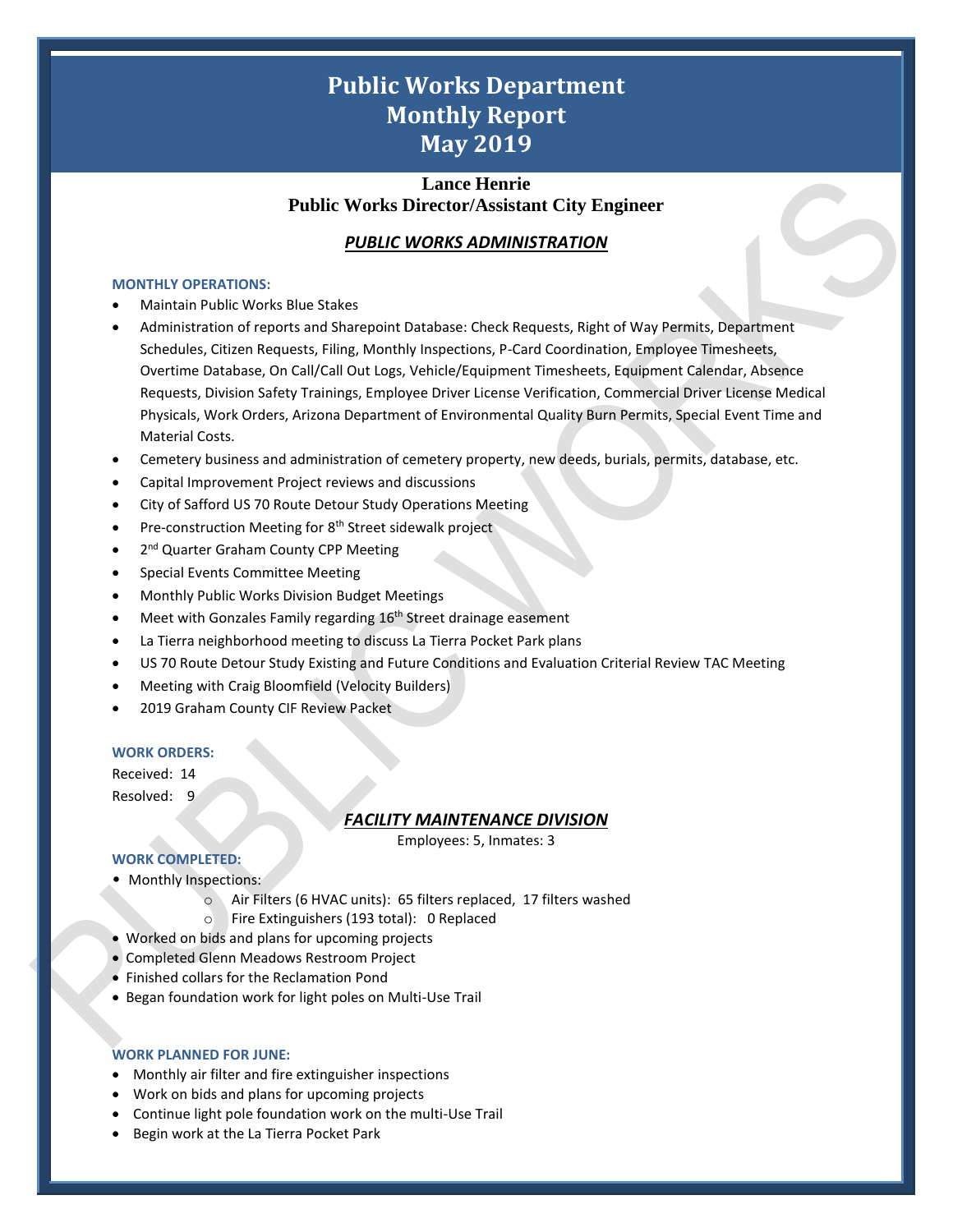### *LANDFILL DIVISION*

Employees: 5





- Green Waste: 24 Tons
- Tires (County wide) delivered to Landfill: 3517 Tires

#### *PARKS AND CEMETERY DIVISION*

Employees: 5, Inmates: 2

2

#### **WORK COMPLETED:**

- Continue weed spraying and regular maintenance of city lawns, landscaping, cemetery and airport
- Installed water main on second half of phase one of Cemetery Water Line Project
- Continue with planning of La Tierra Park
- West side and older section of Cemetery water back on and operational
- Repaired fencing around the backflows and southeast corner of Cemetery
- Prepared Safford Pool for season opening
- Assisted with Glenn Meadows restroom project
- Built light pole cages and poured five light pole bases for Multi-Use Trail light project
- City Annex water fountain recoated and back on for summer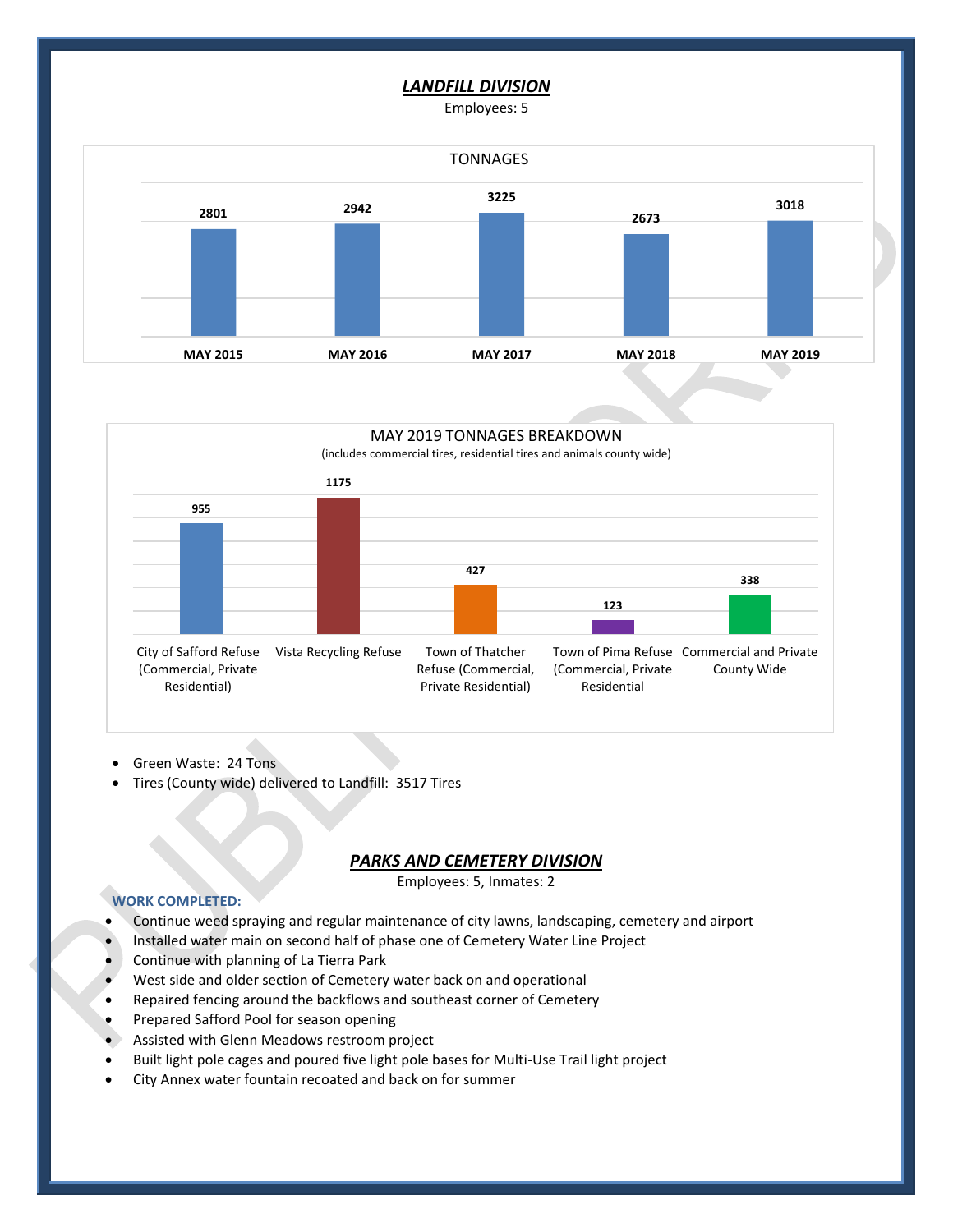#### **WORK PLANNED FOR JUNE:**

- Continue weed spraying and regular maintenance of city lawns, landscaping, cemetery and airport
- Continue installation of light pole bases on Multi-Use Trail
- Continue the install of water lines at the Cemetery
- Work on La Tierra Park project

## *SANITATION DIVISION*

Employees: 5, Inmates: 2

- **WORK ORDERS:**
	- Received: 38 Resolved: 38 Repairs/Replacements: 16

## CITY OF SAFFORD RESIDENTIAL & COMMERCIAL REFUSE PICK UP



## SANITATION CUSTOMERS (Residential and Commercial)



3